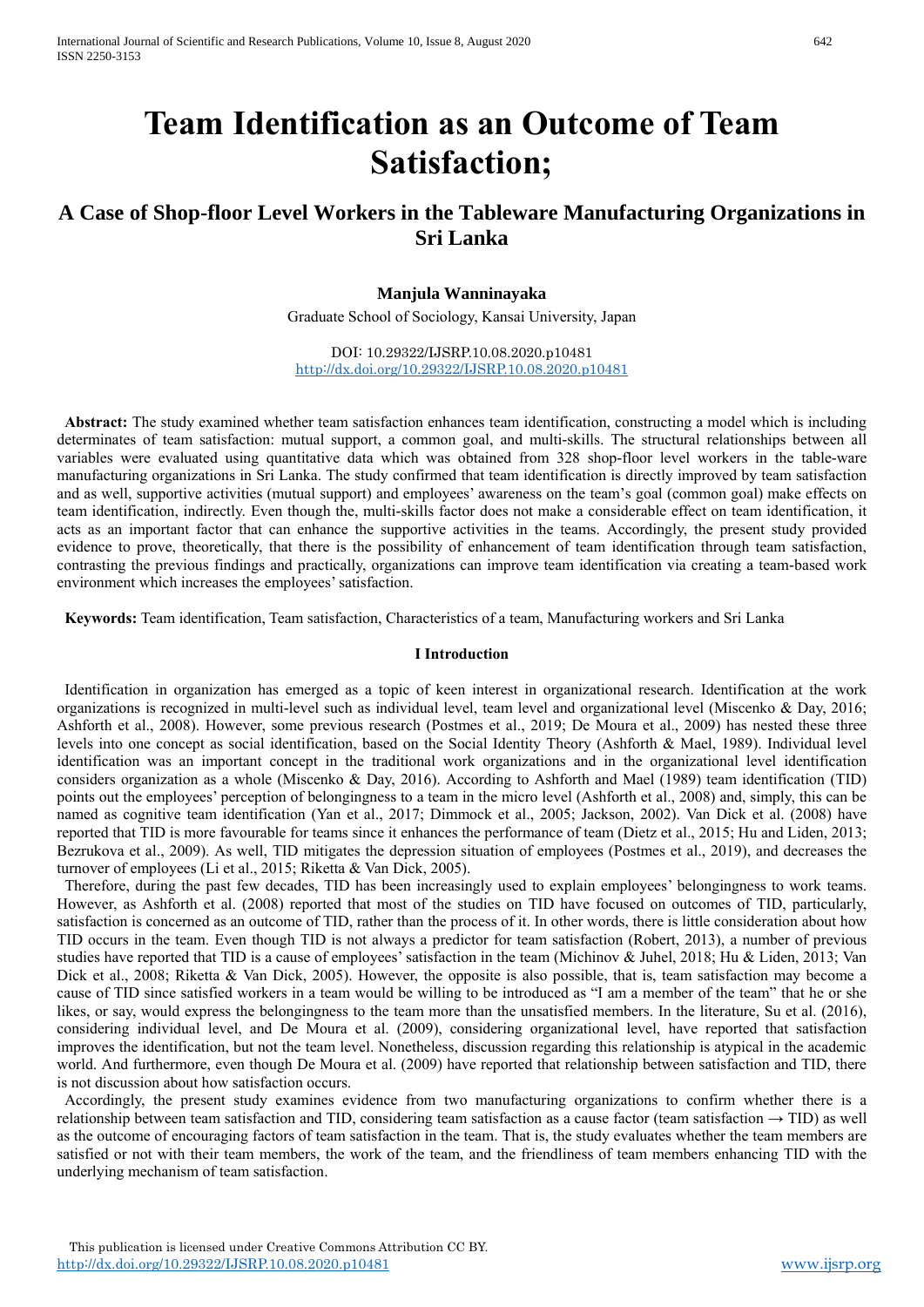#### **Ⅱ Literature Review and Hypothesises Development**

As mentioned earlier in the introduction, a number of investigations (Michinov & Juhel, 2018; Hu & Liden, 2013; Van Dick et al., 2008; Riketta & Van Dick, 2005) have reported that the TID enhances team members' satisfaction. Despite these findings, however, an argument exists over its converse effect, that is, workers' satisfaction would enhance the TID (De Moura et al., 2009), too. Team satisfaction means the members' satisfaction in the team (Barczak & Wilemon, 2001) and concerns the satisfaction as a whole (Riketta & Van Dick, 2005) and this includes satisfaction regarding work (Strubler & York, 2007), colleagues and their way of work in the team (Van Der Vegt et al., 2000) and the friendliness of team members (Mwaisaka et al., 2019), and these favourable factors would enhance the employee awareness on belongingness to the team. Team satisfaction, however, could occur with the effect of various factors, particularly, team characteristics have been identified as the determinates of team satisfaction (Mayfield et al., 2016; Gittel, 2011; Barczak & Wilemon, 2001; Van de Vegt et al., 2001; Van Der Vegt et al., 2000; Cohen & Bailey, 1997). For instance, Barczak and Wilemon (2001) have pointed out that the employees' perception on their common goal, supportive activities and multi-skills capability improve the team members' satisfaction, by using the non-numerical way. In the literature of teamwork, multi-skills, common goal (consider about employees' awareness on team's goal) and mutual support have been recognized as the defining characteristics of work teams, particularly which are in the manufacturing work organizations (Kozlowski & Bel, 2013; Morita, 2008; Katzenbach & Smith, 1995).

Based on the literature of team and relationship between the defining factors of team, it can be assumed that there is a mechanism which enhances the team satisfaction since common goal and multi-skills factors create an effect on the team satisfaction through the peer supports (mutual support). This is because, when team members have a good understanding about the team's goal, it intensifies the team members' collectiveness and friendliness (Weingart & Weldon, 1991) and improves the willingness to help others (Gonzalez-Mulé et al., 2014), more than individual goal setting and in turn, team members work together with cooperative work practices to accomplish their work goal (Hu & Liden, 2015; 2011; Chen et al., 2009). As well, understanding about each other's job is a very important task in the team since it helps to achieve their final target collectively. Particularly, in the team, each member's skills, knowledge level and work experience can be different. At this kind of situation, members who have less work experience or skills would seek help from their colleagues who have comparatively high work skills, knowledge and experience. Bamberger (2009) has identified this kind of situation as the help-seeking behaviour. Then, multi-skilled workers can deal with this help need. In summary, it can be said that multi-skills cultivate the mutual support in the team (George and Jones, 1997) although there is lack of research which has confirmed the relationship between multi-skills and mutual support, statistically.

Accordingly, a common goal and multi-skills factors help to create the supportive work practices in the team. And then, having cooperative work practices creates a smooth and favourable environment at the workplace (Salas et al., 2015). Clancy and Tornberg (2007) say, when any organization has established a mutually supportive work environment in a work team, it encourages the team member to identify another's assistance need promptly. Further, in the team, some members (e.g. newly recruited employee) can feel a high workload and stress. Those burdens can be eased thorough supportive behaviour (Hu & Liden, 2015; Kalleberg et al., 2009). To sum up, support from other members creates the positive effect on the team satisfaction (Schreurs et al., 2015; Champion et al., 1996) with other characteristics of the team. Hence, multi-skills and awareness of common goal can be considered as the antecedents of mutual support. And regarding team satisfaction, mutual support works as the intervening variable.

Furthermore, Lunenburg (2011), Stark and Bierly III (2009), Van de Vliert et al. (2001) and Champion, et al. (1996) reported that the existence of team members' awareness of a common goal improves team satisfaction, directly, because having awareness of a common goal shares responsibilities equally among team members (Stark and Bierly III (2009; Champion et al. 1996). Not only does a common goal enhances team satisfaction, but Van der Vegt et al. (2003) and Ashforth & Mael, (1989) suggest that a common goal also enhances TID. Moreover, even though they are not native characteristics of team, team members' participation in learning and team members' intention to learn new things are important predictors of obtaining multi-skills since Kyndt et al. (2014) and Kyndt and Baert (2013) have argued that intention to learn new things extends the skills through fostering employees actual participation in the learning.

Accordingly, based on the above theoretical discussions, it can be assumed that team satisfaction fosters TID. Further, a common goal also makes the direct effect to TID. And, regarding team satisfaction, it can be assumed that the mutual support factor enhances team satisfaction with common goal and multi-skills factors. As well, learning intention and participation in learning can be considered as influential factors for workers multi-skills development. Therefore, the following hypotheses and conceptualized model can be developed, considering the literature.

#### Hypotheses on TID

H1: Team satisfaction has a positive effect on team identification

H2: Common goal has a positive effect on team identification

Hypotheses on mechanism of team satisfaction

H3: Common goal has a positive effect on team satisfaction

H4: Common goal has a positive effect on mutual support

H5: Multi-skills has a positive effect on mutual support

(H6: Participation in Learning has a positive effect on multi-skills)

(H7: Learning Intention has a positive effect on participation in Learning)

H8: Mutual support has a positive effect on team satisfaction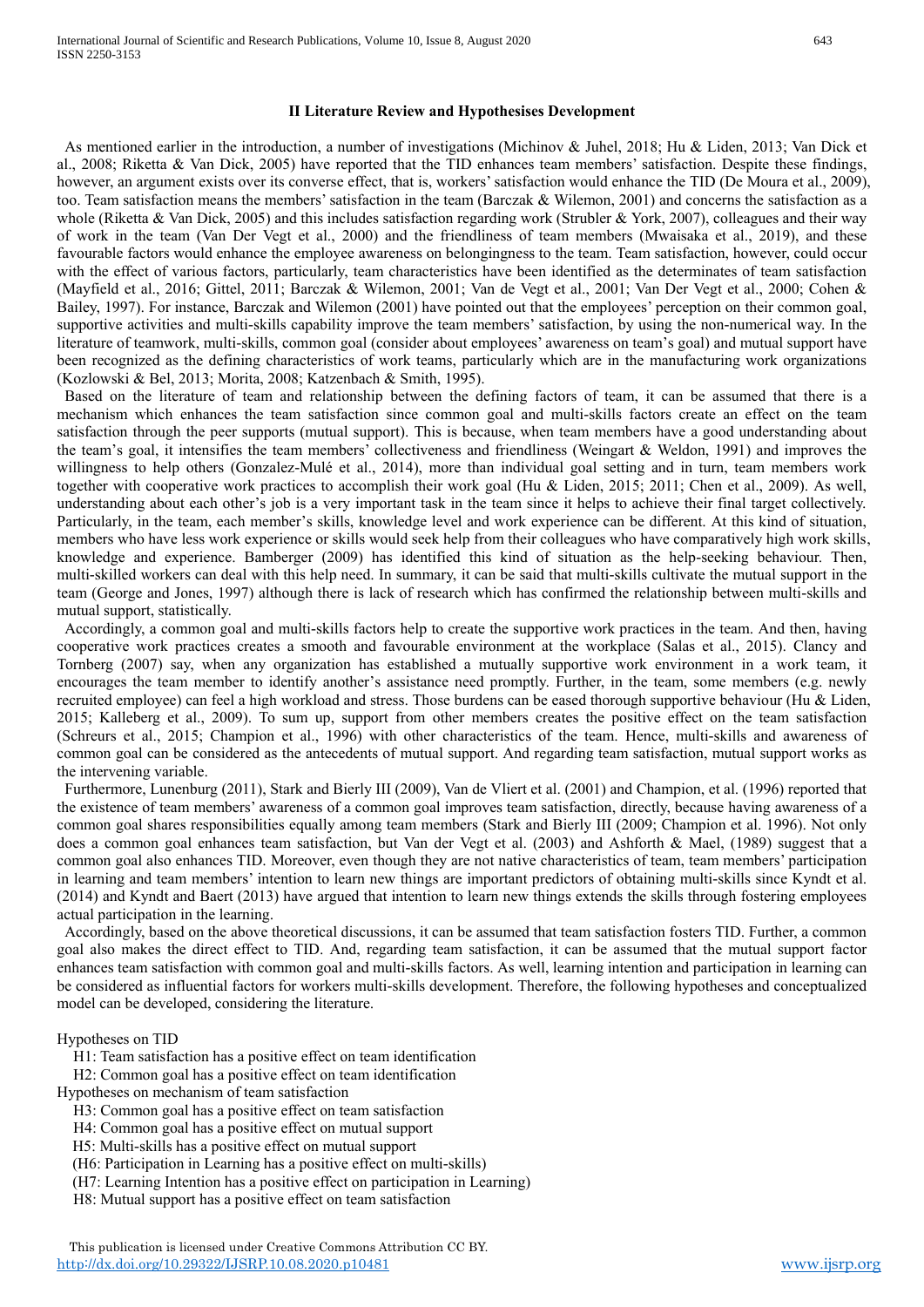International Journal of Scientific and Research Publications, Volume 10, Issue 8, August 2020 644 ISSN 2250-3153

H4

H<sub>3</sub>

**Note:** even though H6 and H7 do not directly connect with the mechanism of team satisfaction, considering the causal effect of both factors, these hypotheses were included to the mechanism of team satisfaction because they are important factors to enhance multi-skill



Mutual Support



Common Goal

#### **Ⅲ Research Design and Methodology**

H8

Team Satisfaction H1

 $H<sub>2</sub>$ 

Team Identification

#### **Sample and Sample Features**

The target survey fields for the study are two export-oriented tableware production factories (hereafter factory A and B) in Sri Lanka which represent almost all the tableware production industry of the country. The total workforce consists of 964 (factory A) and 1034 (factory B) and in which 850 and 892 workers are shop-floor level, respectively. Shop-floor workers are selected as a target population for this study. Self-structured questionnaires were distributed among 203 shop floor workers in factory A. Usable responses are 150 (74 per cent of response rate). As well, 210 shop-floor level workers were selected from factory B and 178 usable responses (84 per cent of response rate) could be collected. In sum, the sample size of the study was 413 and the usable response rate was 79 per cent. The survey was carried out in March, 2017.

According to the demographic data, the ratio of man and women is almost the same in factory A and more than three-fourths of production workers are women employees in factory B. Age and the tenure relating results are the same in both factories because the mean age level of the workers is 31-35 and the workers have more than 10 but less than 15 years work experience in the factory, on average. However, over 50 per cent of workers have more than 15 years work experience. Further, most of the workers have 13 years school education in both factory A and B (57.3 and 77 per cent, respectively).

#### **Measures**

Employee's perception of a common goal (CG), employee's multi-skills capability (MSK), participation in learning (PL), intention to learn more (LI), employee's supportive behaviour (MS), team satisfaction (TS) and TID were measured creating a questionnaire by using the preceding research.

The responses were recorded on five- point Likert-type scales with "strongly disagree" to "strongly agree". Questions were in Japanese and English. Before distributing the questionnaire, all items were translated to the Sinhala language.

*Team identification (TID)* was assessed by using two items, "I am a member of this work team" and "I strongly identify with the other members of my work team", which were taken from Jackson (2002). (Cronbach's alpha =  $0.60$ )

Four items were adapted from Van Der Vegt et al. (2000) and Cammann et al. (1983) to evaluate *Team satisfaction (TS)* as "I am satisfied with my present colleagues (TS1)", "I am pleased with my colleagues' way of work (TS2)", "I am very satisfied with work in this team (TS3)" and "I am satisfied with the friendliness of my team members (TS4)". (Cronbach's alpha = 0.80).

*Mutual support* (MS) was assessed by using the following five items which were taken from Morita (2008) and Champion et al. (1993); "If I got into difficulty at work, my section members would help me (MS1)", "I help my workmates when they have work problems on the line (MS2)", "If any problem occurred on my work, it could be resolved by discussing with my colleagues (MS3)", "On my day off, when I finish my daily work, I may help someone who is not finished (MS4)" and "Members of my team share information with other team members about our work" (MS5). (Cronbach's alpha = 0.71).

*Common goal (CG)* was measured by using three items such as, "I know our team's final goal (CG1)", "In my team, we are jointly responsible for workplace results (CG2)" and "In my team, we have a clear goal to be achieved as a team (CG3)" (Suzuki, 2011; Morita, 2008). These were translated from Japanese to Sinhala. (Cronbach's alpha = 0.73).

*Multi-skills (MSK), participation in learning (PL) and Learning intention (LI)* were assessed with the items which were taken from Morita (2008), which have been used to evaluate teamwork in Japan, the United Kingdom and China. To evaluate

**Source:** Author's Design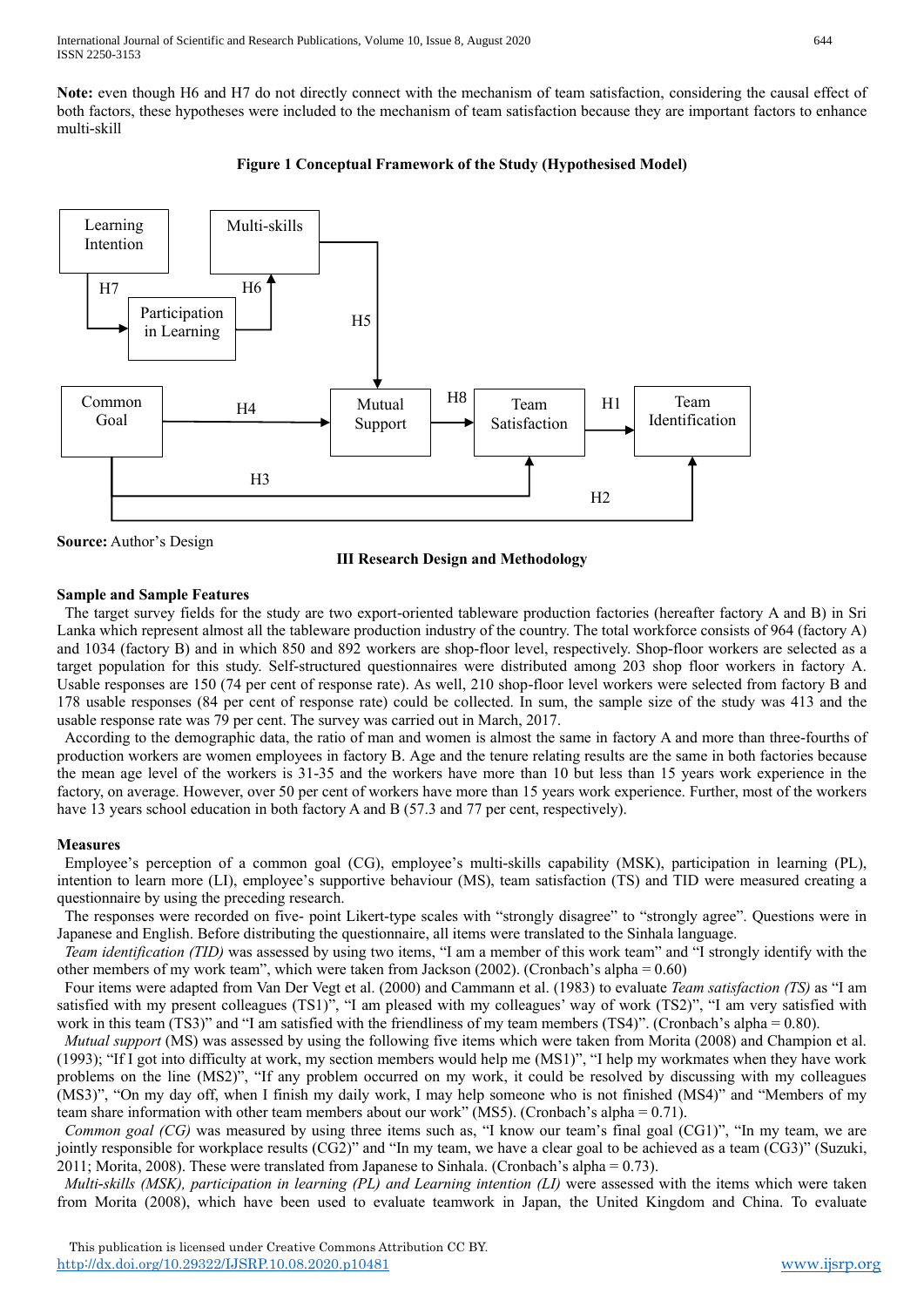International Journal of Scientific and Research Publications, Volume 10, Issue 8, August 2020 645 ISSN 2250-3153

multi-skills, "I can perform more than one task in the team" is used. And, to measure participation in learning, "I expand my skills participating on the job trainings in the factory" and learning intention, "I want to learn new work tasks as much as possible" are used.

#### **Analysis Method**

Possibility of data aggregation into one sample is confirmed through the one- way ANOVA analysis, and the IBM SPSS statistic 23 is used.

As the main statistical analysis, to verify the hypotheses, path analysis is performed through the structural equation modelling (SEM) by using Amos v. 23.0. All model estimations are conducted using the maximum likelihood method.

Descriptive statistics; mean, standard deviation, correlation and reliability coefficient for each variable in the study are calculated by using the IBM SPSS statistic 23.

#### **Ⅳ Results**

Prior to the main analysis (testing hypotheses model), data of factory A and B are aggregated since there are no differences regarding all factors and items which are used in the study between both organizations. For instance, ANOVA values of TS (F=1.094, p=.296) and TID (F=0.920, p=.338) are not significant. Further, both organizations belong to the tableware production. Previously, Sakamo (2018) has also aggregated data of the manufacturing organizations in the same industry.

Table 1 reveals the correlations between TID and other factors and items, in which, comparatively, the relationships between TID and TS (r=0.597, p<0.01) is higher than others. Also, MS (r=0.397, p<0.01), CG (r=0.428, p<0.01), MSK (r=0.182, p<0.01), PL ( $r=0.127$ ,  $p<0.05$ ) and LI ( $r=0.186$ ,  $p<0.01$ ) presented the significant relationship with TID. Further, TS was significantly related with the other factors. Typically, the correlation value between TS and MS is ( $r=0.539$ ,  $p<0.01$ ), CG ( $r=0.590$ ,  $p<0.01$ ), MSK ( $r=0.249$ ,  $p<0.01$ ) and LI ( $r=0.220$ ,  $p<0.01$ ). As well, relationships between MS and CG ( $r=0.662$ ,  $p<0.01$ ), MS and MSK  $(r=0.358, p<0.01)$ , and MSK and PL  $(r=0.316, p<0.01)$  and PL and LI  $(r=0.220, p<0.01)$  were significant. More, even though it was not hypothesised, there are significant positive relationships between MS and PL (r=0.243, p<0.01), MS and LI (r=0.343, p<0.01), CG and MSK (r=0.351, p<0.01), CG and PL (r=0.231, p<0.01) CG and LI (r=0.328, p<0.01) and MSK and LI (r=0.296, p<0.01).

**Table 1 Study Variable Means, Standard Deviations and Correlations**

|            | Mean<br>(S.D) | TID      | TS       | MS       | CG       | <b>MSK</b> | PL      | LI |
|------------|---------------|----------|----------|----------|----------|------------|---------|----|
| <b>TID</b> | 3.91(.85)     |          |          |          |          |            |         |    |
| TS         | 3.69(.87)     | $.597**$ |          |          |          |            |         |    |
| MS         | 4.06(.70)     | $.397**$ | $.539**$ |          |          |            |         |    |
| CG         | 3.86(.85)     | $.428**$ | $.590**$ | $.662**$ |          |            |         |    |
| <b>MSK</b> | 4.13(0.67)    | $.182**$ | $.249**$ | $.358**$ | $.351**$ |            |         |    |
| PL         | 4.09(.83)     | $.127*$  | .110     | $.243**$ | $.231**$ | $.316**$   |         |    |
| LI         | 4.32(.70)     | $.186**$ | $.220**$ | $.343**$ | $.328**$ | $.296**$   | $220**$ |    |

Note: Valid N (list wise) =283

Mean values of TID, TS, CG and MS are grand mean. \*p<0.05 \*\* p<0.01

TID- Team Identification, TS- Team satisfaction, MS-Mutual support, CG-Common goal, MSK- Multi-skills, PL- Participation in learning and LI-Learning intention.

| Table 2. Goodness of Fit Analysis (N=283) |                      |       |            |            |      |      |            |       |  |
|-------------------------------------------|----------------------|-------|------------|------------|------|------|------------|-------|--|
| Fit-Indexes                               |                      |       |            |            |      |      |            |       |  |
| Model                                     | χ2<br>(df)           | Δχ2   | <b>GFI</b> | <b>CFI</b> | TLI  | IFI  | <b>RMR</b> | RMSEA |  |
|                                           | $275.10***$<br>(114) | 2.413 | .901       | .881       | .857 | .882 | .062       | .07   |  |
| 2                                         | 229.67***<br>(112)   | 2.051 | .917       | .913       | .894 | .914 | .040       | .06   |  |

Note:  $χ$ 2= the model chi-square;  $Δχ$ 2 = CMIN/DF; GIF= Goodness of Fit Index; CFI= Comparative Fit Index; TLI= Tucker Lewis index; RMR=Root Mean Square Residual; RMSEA= Root Mean Square Error of Approximation.

Causal Relationship of Variables

 This publication is licensed under Creative Commons Attribution CC BY. <http://dx.doi.org/10.29322/IJSRP.10.08.2020.p10481> [www.ijsrp.org](http://ijsrp.org/)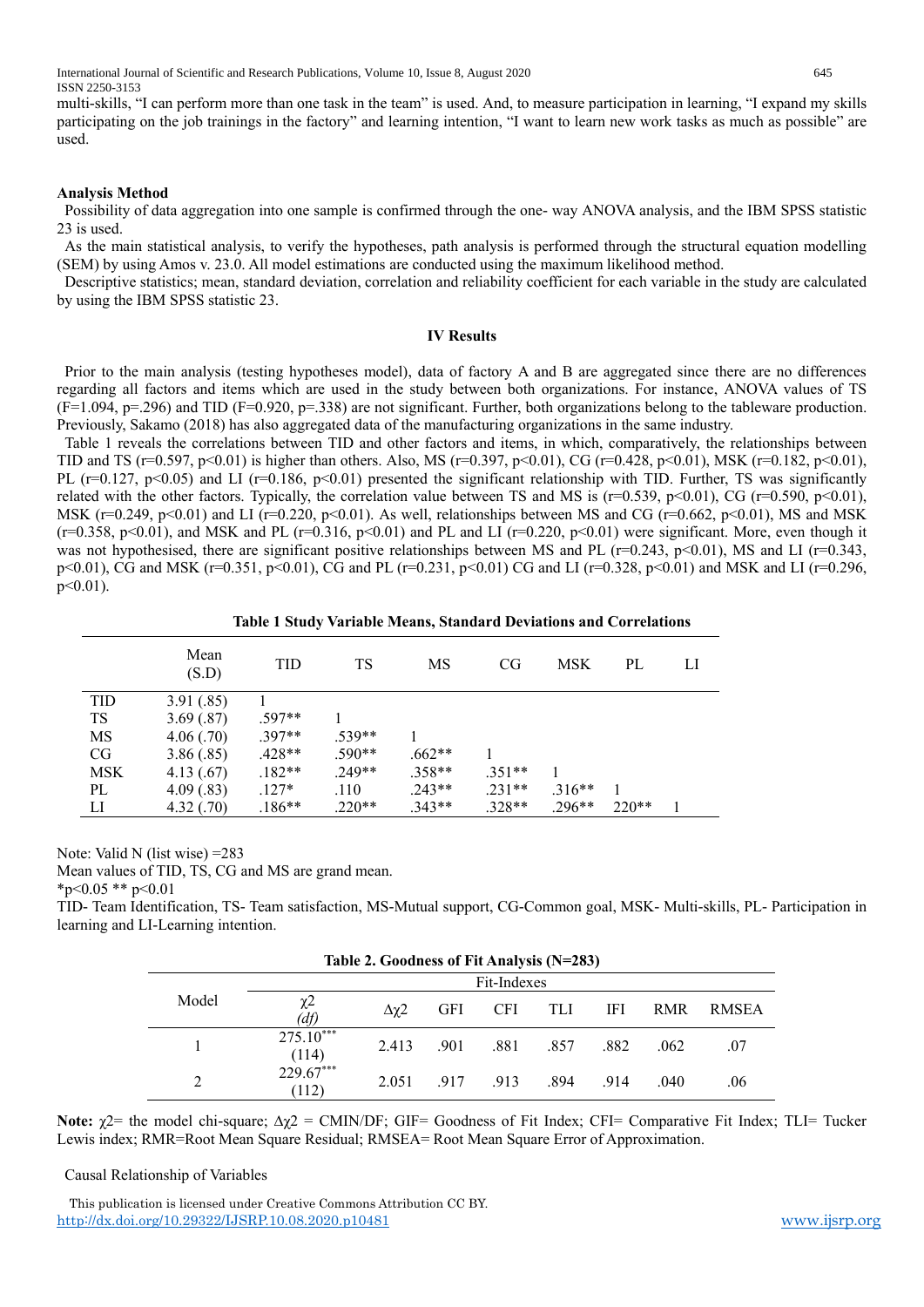The path analysis is performed through the structural equation modelling (SEM) to evaluate the relationships which were conceptualized into the hypothesised model (see Figure 1). The following goodness-of-fit indices provide information about the overall fitness of the empirical data to the models.

Paths which are demonstrated in the hypothesised model in Figure 1 are included in Model 1. However, the correlation result (Table 1) revealed that there are more relationships than which are in the hypothesised model and paths which are valid theoretically are added to Model 2 (Figure 2). According to Table 2, fit indices for Model 1 (as in Figure 1) were the overall chi-square being statistically significant (χ 2 (114) = 275.10, p<0.001), CMIN/DF= 2.413, GFI = 0.901, CFI = 0.881, TLI = 0.857, IFI= .882, RMR =  $0.062$  and RMSEA =  $0.07$ . However, the correlational data provided the significant relationships which were not hypothesised. Therefore, Model 1 was rearranged by considering all those relationships. As mentioned earlier, this study aims to evaluate whether TS enhances the TID, considering the mechanism of TS in the team, and SEM analysis suggested that Model 2 (see Figure 2) has the highest overall goodness-of-fit indices regarding the relationship of TS and TID. Typically, fit indices for Model 2 (Table 2) were the overall chi-square being statistically significant ( $\chi$  2 (112) = 229.67, p<0.001); CMIN/DF= 2.051, GFI  $= 0.917$ , CFI = 0.913, TLI = 0.894, IFI= .914, RMR = 0.040 and RMSEA = 0.06. In general, a conceptualized model is accepted as a well-fitting one, when the CMIN/DF<3 (Iacobucci, 2010), the chi-square is statistically not significant, RMSEA<0.06 and other fit indices; GFI, CFI, TLI and IFI are 0.90 or greater and RMR<0.05 (Hair et al., 2019; Oshio, 2017). Fit indexes of Model 1 are incompatible with general acceptance, as they are lower than the cut-off level of 0.9 and therefore, based on these explanations, Model 2 can be considered as the good model to explain the causal relationship of TS and TID.

According to structural coefficients which have been shown in Figure 2, TS has a positive effect on TID ( $\beta = 0.81$ , p<.001) thus supporting H1. However, CG has not made a significant direct effect upon TID because causal linkage between CG and TID is not significant at the 5 per cent level (β = -0.09, p = .420) thus H2 is not supported.



#### **Figure 2 Estimated Structural Model**

 $*p<.05$ ,  $*p<.01$ ,  $**p<.001$ **Source:** The Analysis Results.

Next, hypotheses of the team satisfaction mechanism in the team are tested. According to Figure 2, CG has significantly positive direct effects on TS (β = 0.56, p<.001) and MS (β = 0.46, p<.001) supporting H3 and H4. MSK has a significantly positive effect on MS ( $\beta = 0.20$ , p<.01), supporting H5. Hypothesis 6 and 7 are concerned about the relationships of factors which are behind the MSK, and the empirical results supported both hypotheses since PL has a significantly positive direct effect upon MSK ( $\beta$  = 0.34, p<.001) and then LI has a significantly (low) positive direct effect upon PL (β = 0.16, p<.05). As well, even though it was not predicted, CG makes the significantly positive effect on PL ( $\beta = 0.21$ , p<.01) and LI ( $\beta = 0.34$ , p<.001) and LI makes the positive significant (low) effect on MS ( $\beta = 0.17$ , p<.05). Finally, MS has a significantly positive effect on TS ( $\beta = 0.29$ , p<.01), and H8 is supported

Further, Table 3 reports the direct, indirect and total effect of all variables on TID. As noticed above and depicted in Figure 2, TS had a direct effect on TID. As well, MS, CG, MSK, PL and LI had indirect effect on TID. The total effect of TS, MS, CG, MSK, PL and LI on TID were found to be 0.810, 0.237, 0.579, 0.048, 0.016 and 0.043, respectively.

 This publication is licensed under Creative Commons Attribution CC BY. <http://dx.doi.org/10.29322/IJSRP.10.08.2020.p10481> [www.ijsrp.org](http://ijsrp.org/)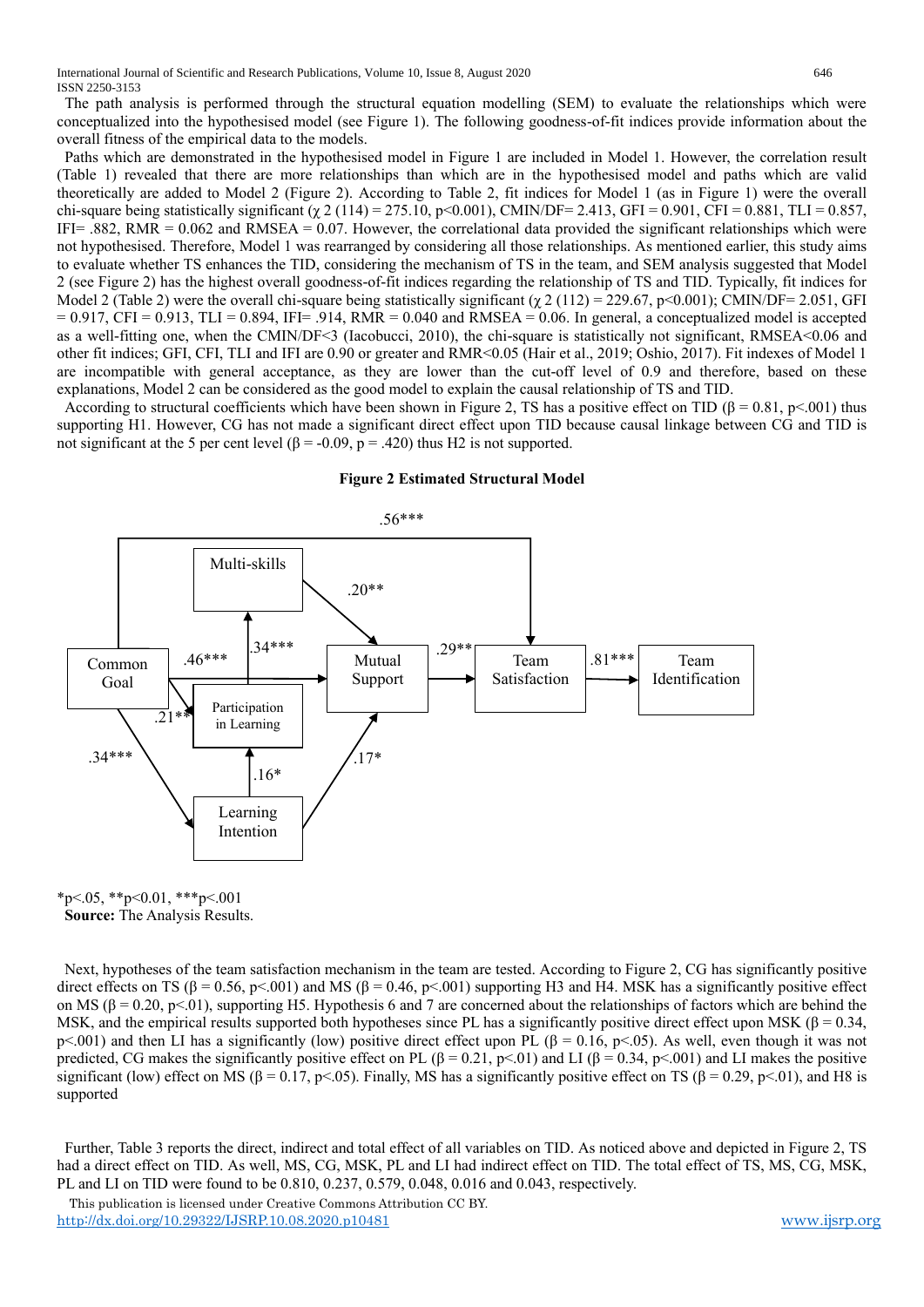# **Table 3. Direct, Indirect and Total Effect on Team Identification**

|         |                                | Direct                   | Indirect | Total |                       |
|---------|--------------------------------|--------------------------|----------|-------|-----------------------|
|         | Team Satisfaction (TS)         | .810                     |          | .810  |                       |
|         | Mutual Support (MS)            | $\sim$                   | .237     | .237  |                       |
|         | Common Goal (CG)               | $\overline{\phantom{m}}$ | .579     | .579  |                       |
|         | Multi-Skills (MSK)             | -                        | .048     | .048  |                       |
| Source: | Participation in Learning (PL) | $\overline{\phantom{0}}$ | .016     | .016  | The Analysis Results. |
|         | Learning Intension (LI)        |                          | .043     | 0.43  |                       |
|         |                                |                          |          |       |                       |

**Ⅴ Discussions and Conclusion**

The study was arranged to explore whether TS fosters TID, considering antecedents of TS. The SEM analytical results provided evidences to support hypotheses of the study. The first hypothesis is stated that TS enhances the TID. Findings (Figure 2 and Table 3) confirmed this hypothesis and it was compatible with the argument of the study. Even though most of previous studies have reported TID as a cause of employees' satisfaction in the team (Michinov & Juhel, 2018; Hu & Liden, 2013; Van Dick et al., 2008; Riketta & Van Dick, 2005), findings of the study provide evidence that the opposite is also possible in the team, which has been proved by Su, et al. (2016) in the individual level identification and De Moura, et al. (2009) in the organizational level identification. It means that the workers are willing to express their inclusiveness in the team which they satisfied with. However, the study does not reject previous studies (Michinov & Juhel, 2018; Hu & Liden, 2013; Van Dick et al., 2008; Riketta & Van Dick, 2005) which revealed that TID enhances TS, but the study wants to insist that, conversely, TS is an important factor to improve employee's belongingness in the team in which he or she works.

Further, it contradicts the previous research (Lin et al., 2017; Farmer et al., 2015; Hu & Liden, 2013) which has reported TID as a causal factor of MS, and the results suggested that MS in the team enhances the TID, however not directly but indirectly (Table 3). In turn, this relationship is mediated by TS. This points out that MS clearly can affect team members' satisfaction about the team as a whole, and the evidence here suggests that this in turn affects TID. The present study also confirmed that the mutual support feature makes a positive significant effect on the team satisfaction. Regarding the relationship between TS and MS, the path coefficient value of mutual support presents enough evidence to testify to H8, in turn the study results corroborate findings of prior studies of Schreurs et al. (2015) and Champion et al. (1996).

As well, even though H2 was not supported, in common with previous research (Van der Vegt et al., 2003; Ashforth & Mael, 1989), the results suggested that there is a relationship between CG and TID. The study finds that CG creates an influence on TID via four indirect routes (Table 3), in which, the route via TS makes sound indirect effect on TID [CG→TS→TID, β=0.454 (0.56\*0.81)] since the path coefficient result revealed that the employees' awareness of CG has created the greatest significant positive effect ( $\beta = 0.56$ , p<.001) on TS. This result confirms the previous discussion regarding relationship between CG and TS (Stark & Bierly III 2009; Van de Vliert et al., 2001; Champion et al., 1996). Stark and Bierly III (2009) and Champion et al. (1996) have pointed out that equally shared responsibilities is the reason behind the relationship, and results of SEM (In my team, we are jointly responsible for workplace results- CG2→CG is  $\beta = 0.73$ , p<001) provided the further supportive evidence to assent with them. Further, CG makes an effect on TID via MS and TS. As a process, CG enhances MS (Gonzalez-Mulé et al., 2014; Suzuki, 2013; Chen et al., 2009) and MS improves the TS and subsequently TS positively relates with TID, as discussed earlier.

The rest of the routes of CG to TID are mediated by MSK instead of MS and TS. As mentioned in the literature, MSK is also an inevitable factor to improve TS, since MSK helps to cultivate and grow the supportive activities in the team and this relationship was proved by the study (H5). As Kyndt et al. (2014) and Kyndt and Baert (2013) reported that workers' actual participation in learning and intention to learn new things act as stimulations of skills attainment and the LI→PL→MSK relationship (Figure 2) confirmed these arguments. Meanwhile, even Kyndt and Baert (2013) have discussed about the individual and organizational level antecedents of participation of learning and learning intention of workers, however, they have not considered the relationship with characteristics of team such as common goal. The study results revealed the effect on LI and PL by CG. That is, having awareness regarding common goal of the team enhances the workers' actual participation in learning and intention to learn new things because in the team, members work together to achieve their common goal supporting each other and having a wide variety of skills, i.e. MSK becomes an inevitable necessity, here, as has been discussed in the previous studies of teamwork (Morita, 2008).

As well, the evidence here suggests that LI makes effect on MS. This relationship means that employees who have intention to learn more participate in the supportive activities in the team. The literature says that workers can learn from their colleagues at the workplace, informally (Sakamoto, 2018; Sato, 2016). The present study has evaluated MS by using items such as "If any problem occurred on my work, it could be resolved by discussing with my colleagues (MS3)" and "Members of my team share information with other team members about our work" (MS5) and they have to some extent an informal training nature since an exchange of information and discussions about problems would share the knowledge among the members. However, the evidence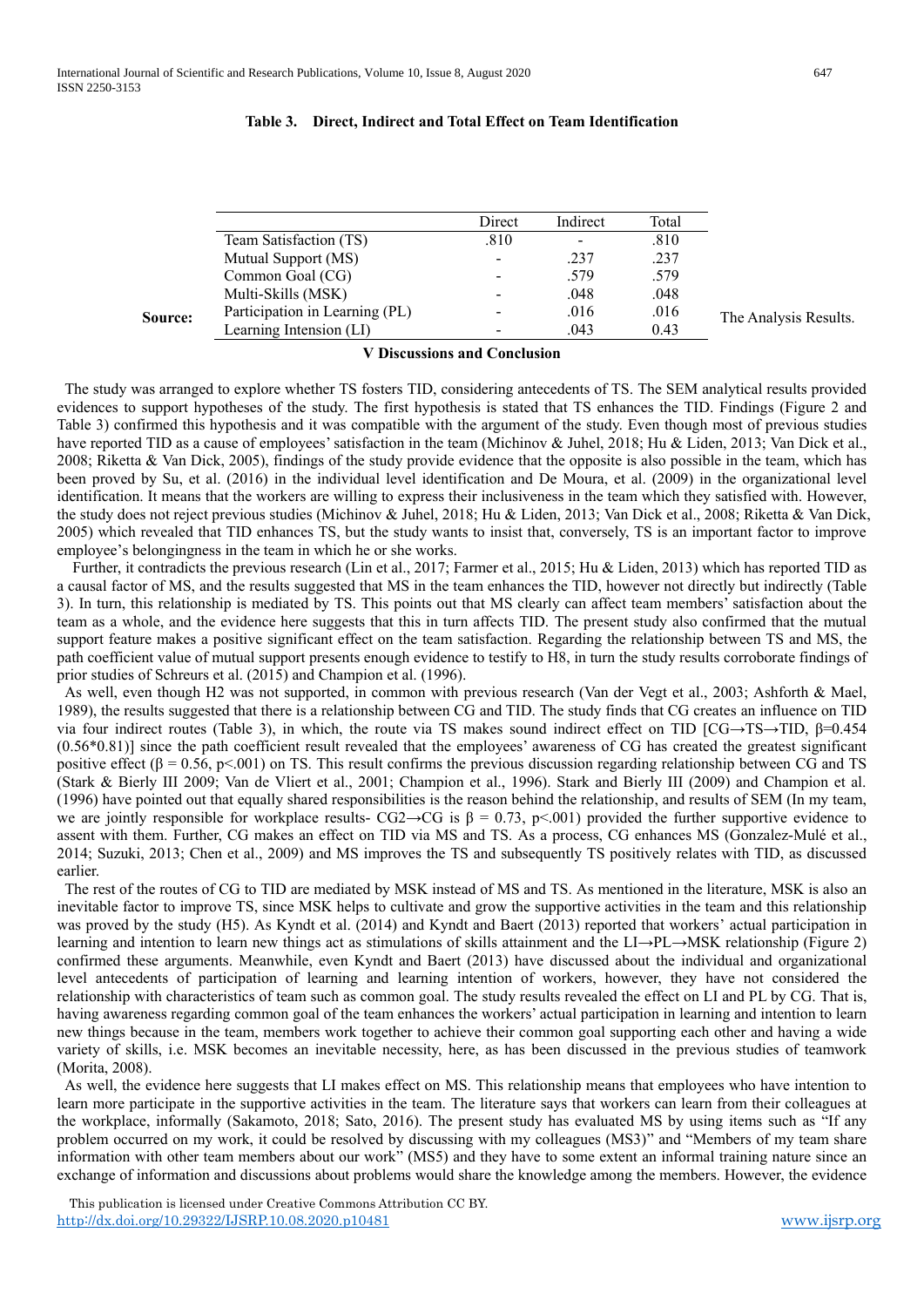of the study suggests that the relationship is not so much powerful because the path coefficient result takes a lower value.

Theoretically, the present study confirmed that CG, MSK play substantial roles in the enhancement of MS among team members and altogether improve the TS that is to say, the mechanism of TS. Also, PL and LI became the influential factors for MSK. However, as a whole, only TS has a direct effect and MS and CG have an indirect effect on TID confirming that TID could be an outcome of TS and the fostering factors of TS. That is, the mechanism of TS, more or less, creates influence on TID.

Practically, Nanayakkara and Chandrika (2018) have insisted that manufacturing organizations have been struggling with high labour turnover, in the Sri Lankan context and improvement of TID would be a possible solution for this problematic situation since previous studies have found that identification decreases the employees' turnover intention (Li et al., 2015; Riketta & Van Dick, 2005). And workers' satisfaction is an important factor in this process (De Moura et al. 2009). Therefore, as the evidence of the present study suggested that organizations can improve TS by creating a team-based work environment in the work place.

However, there are several challenges for future research. First, even though the study concerns the team level identification, analysis was carried out only by considering the individual level because, a number of teams of the study (number of team=24) is insufficient to handle multilevel analysis to investigate the difference between teams since, Hair, et al. (2019) reported that at least 30 teams are wanted to carry out multilevel analysis. Therefore, future research explores the relationship between TID and TS increasing a number of teams and considering team level differences (Michinov & Juhel, 2018). Second, TID was measured narrowly, considering only cognitive identification, by using two variables. Hence, TID has to be evaluated putting considerations on other dimensions such as affective and evaluative identifications (Dimmock et al., 2005), in future studies. A final limitation concerns the variables which were used to measure skills related matters since, MSK, PL and LI were evaluated by using single items. Therefore, increasing validity, items should be increased in future studies.

# **References**

Ashforth, B. E., Harrison, S. H., & Corley, K. G., "Identification in organizations: An examination of four fundamental questions", *Journal of management*, 34(3), 2008, pp.325-374.

- Ashforth, B. E., & Mael, F., "Social identity theory and the organization", *Academy of management review*, 14(1), (1989), pp.20-39.
- Bamberger, P., "Employee help-seeking: Antecedents, consequences and new insights for future research", *In Research in personnel and human resources management*, 28, 2009, pp.49-98.
- Barczak, G., & Wilemon, D., "Factors influencing product development team satisfaction", *European Journal of Innovation Management*, 4 (1), 2001, pp.32-36.
- Bezrukova, K., Jehn, K. A., Zanutto, E. L., & Thatcher, S. M., "Do workgroup faultiness help or hurt? A moderated model of faultlines, team identification, and group performance", *Organization Science*, 20(1), 2009, pp.35-50.
- Cammann, C., Fichman, M., Jenkins, G. D., & Klesh, J., "Michigan organizational assessment questionnaire", In S. E. Seashore, E. E. Lawler, P. H. Mirvis, & C. Camman (Eds.), *Assessing Organizational Change: A Guide to Methods, Measures, and Practices*. New York: Wiley-Inter science, 1983, pp.71 –138.
- Champion, M. A., Medsker, G. J. & Higgs, A. C., "Relations between work group characteristics and effectiveness: Implications for designing effective work groups", *Personnel psychology,* 46 (4), 1993, pp.823-847.
- Champion, M. A., Papper, E. M. and Medsher, G., "Relations between work-team characteristics and effectiveness: A replication and extension", *Personnel Psychology*, 49 (2), 1996, pp.429-453.
- Chen, C. H. V., Tang, Y. Y. & Wang, S. J., "Interdependence and organizational citizenship behaviour: Exploring the mediating effect of group cohesion in multilevel analysis. *The Journal of Psychology*, 143(6), 2009, pp.625-640.
- Clancy, C. M., & Tornberg, D. N., "Team STEPPS: assuring optimal teamwork in clinical settings", *American Journal of Medical Quality*, 22(3), 2007, pp.214-217.
- Cohen, S. G., & Bailey, D. E., "What makes teams work: Group effectiveness research from the shop floor to the executive suite", *Journal of management*, 23 (3), 1997, pp.239-290.
- De Moura, G. R., Abrams, D., Retter, C., Gunnarsdottir, S., & Ando, K., "Identification as an organizational anchor: How identification and job satisfaction combine to predict turnover intention", *European Journal of Social Psychology*, 39(4), 2009, pp.540-557.
- Dietz, B., van Knippenberg, D., Hirst, G., & Restubog, S. L. D. "Outperforming whom? A multilevel study of performance-prove goal orientation, performance, and the moderating role of shared team identification", *Journal of Applied Psychology*, 100(6), 2015, pp.1811-1824.
- Dimmock, J. A., Grove, J. R., & Eklund, R. C., "Reconceptualising Team Identification: New Dimensions and Their Relationship to Intergroup Bias", *Group dynamics: theory, research, and practice,* 9(2), 2005, pp.75-86.
- Farmer, S. M., Linn, V. D., and Dishan, K, "The contextualized self: How team–member exchange leads to co-worker identification and helping OCB", *Journal of Applied Psychology,* 100(2), 2015, pp.583-595.
- Gittell, J. H., *"Relational coordination: Guidelines for theory, measurement and analysis*", Waltham, MA: Brandeis University, 2011.
- George, J. M., & Jones, G. R., "Organizational spontaneity in context", *Human performance*, 10(2), 1997, pp.153-170.
- Gonzalez-Mulé, E., DeGeest, D. S., McCormick, B. W., Seong, J. Y., & Brown, K. G., "Can we get some cooperation around here? The mediating role of group norms on the relationship between team personality and individual helping behaviours", *Journal of Applied Psychology*, 99(5), 2014, pp.988-999.

Hair, J. F., Black, W. C., Babin, B. J., & Anderson, R. E., *Multivariate data analysis* (8th ed.), Boston: Cengage, 2019.

Hu, J., & Liden, R. C., "Antecedents of team potency and team effectiveness: An examination of goal and process clarity and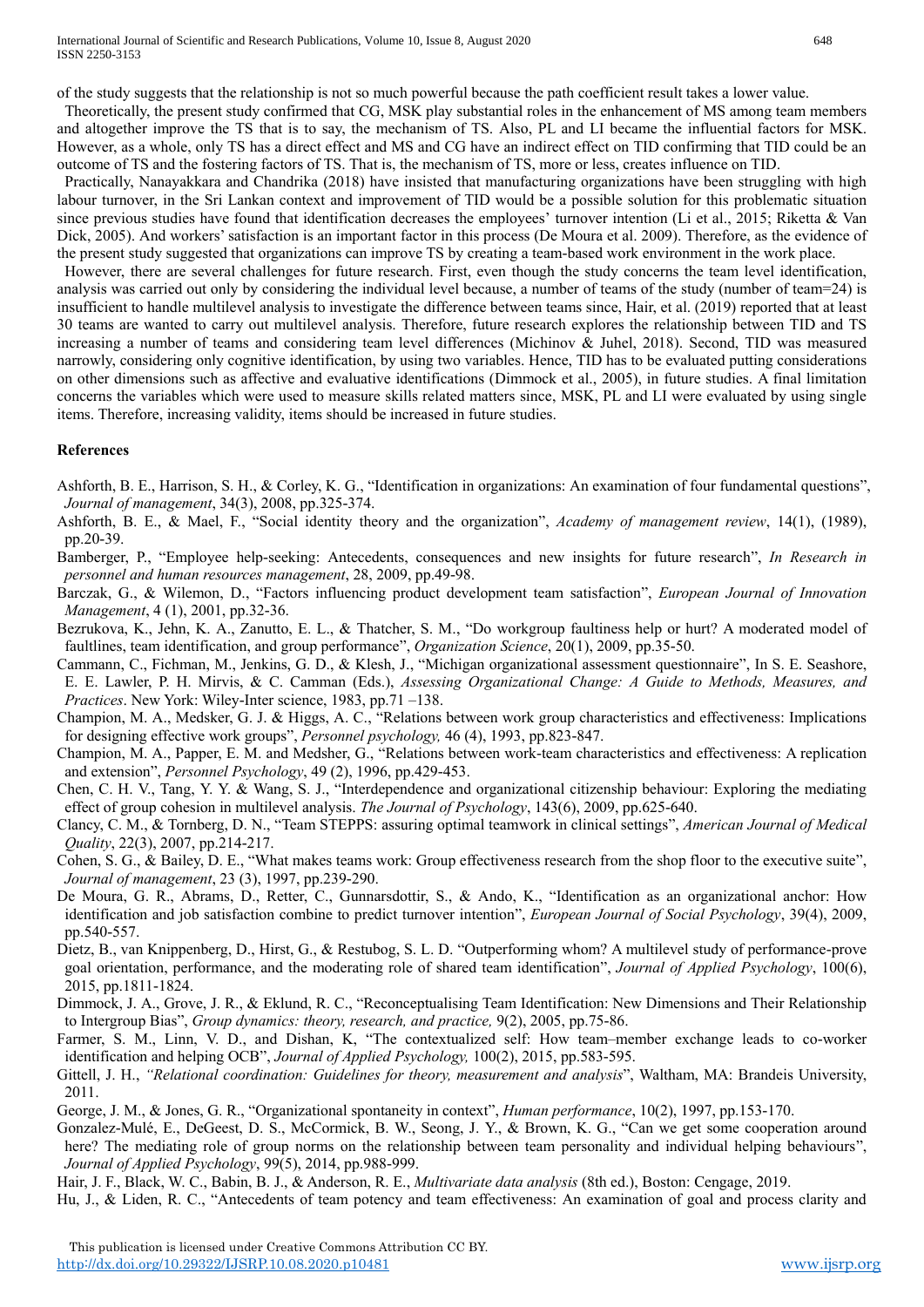servant leadership", *Journal of Applied psychology*, 96(4), 2011, pp.851-862.

- Hu, J. & Liden, R. C., "Making a difference in the teamwork: Linking team prosocial motivation to team processes and effectiveness", *Academy of Management Journal*, 58(4), 2015, pp.1102-1127.
- Hu, J., & Liden, R. C., "Relative leader–member exchange within team contexts: How and when social comparison impacts individual effectiveness", *Personnel Psychology,* 66(1), 2013, pp.127-172.
- Iacobucci, D., "Structural equations modelling: Fit indices, sample size, and advanced topics", *Journal of consumer psychology*, 20(1), 2010, pp.90-98.
- Jackson, J. W., "Intergroup attitudes as a function of different dimensions of group identification and perceived intergroup conflict", *Self and identity*, 1(1), 2002, pp.11-33.
- Kalleberg, A. L., Nesheim, T. & Olsen, K. M., "Is participation good or bad for workers? Effects of autonomy, consultation and teamwork on stress among workers in Norway", *Acta Sociologica*, 5 (22), 2009, pp. 99-116.

Katzenbach, J. R. and Smith, D. K., *The wisdoms of teams*, Boston: Harvard Business School press, 1993.

- Kozlowski, S. W. J., & Bell, B. S., "Work groups and teams in organizations: Review update", In N. Schmitt & S. Highhouse (Eds.), *Handbook of psychology*: *Vol. 12.Industrial and organizational psychology* (2 ed.), Hoboken, NJ: Wiley, 2013, pp. 412-469.
- Kyndt, E., & Baert, H., "Antecedents of employees' involvement in work-related learning: A systematic review", *Review of Educational Research*, 83(2), 2013, pp.273-313.
- Kyndt, E., Onghena, P., Smet, K., & Dochy, F., "Employees' willingness to participate in work-related learning: a multilevel analysis of employees' learning intentions", *International Journal for Educational and Vocational Guidance*, 14(3), 2014, pp.309-327.
- Lin, C. P., He, H., Baruch, Y., & Ashforth, B. E., "The effect of team affective tone on team performance: The roles of team identification and team cooperation", *Human Resource Management*, 56(6), 2017, pp.931-952.
- Li, Y., Zhang, G., Yang, X., & Li, J., "The influence of collectivist human resource management practices on team-level identification", *The International Journal of Human Resource Management*, 26(14), 2015, pp.1791-1806.
- Lunenburg, F. C., "Goal-setting theory of motivation", *International journal of management, business, and administration*, 15(1), 2011, pp.1-6.
- Mayfield, C. O., Tombaugh, J. R., & Lee, M., "PSYCHOLOGICAL COLLECTIVISM AND TEAM EFFECTIVENESS: MODERATING EFFECTS OF TRUST AND PSYCHOLOGICAL SAFETY", *Journal of Organizational Culture, Communications & Conflict*, 20(1), 2016, pp.78-94.
- Michinov, E., & Juhel, J., "Multilevel influences of team identification and trans active memory on team effectiveness", *Team Performance Management: An International Journal*, 24(1/2), 2018, pp.106-120.
- Morita, M., *Chīmu sagyō hōshiki no tenkai* [Development of Teamworking], Japan: Chikurashōbo, 2008.
- Mwaisaka, D. M., Ouma, C., & K'Aol, G., "Influence of supportive leadership style on employee job satisfaction in commercial banks in Kenya", *Journal of Human Resource and Leadership*, 4(1), 2019, pp.44-66.
- Nanayakkara, A. K., & Chandrika, K. A. C., "Impact of Occupational Stress on Turnover Intention of Machine Operators in Selected Apparel Manufacturing Companies in Sri Lanka", *Human Resource Management Journal*, 6(1), 2018, pp.35-46.
- Oshio, A., *Hajimeteno Kyōbunsankōzōbunseki (Dai2han) – Amosniyorupasukaiseki*, [Structural Equation Modelling (2nd ed.) Path Analysis based on AMOS], Tokyōtoshō, Japan, 2017.
- Postmes, T., Wichmann, L. J., van Valkengoed, A. M., & van der Hoef, H., "Social identification and depression: A meta-analysis", *European Journal of Social Psychology,* 49(1), 2019, pp.110-126.
- Riketta, M., & Van Dick, R., "Foci of attachment in organizations: A meta-analytic comparison of the strength and correlates of workgroup versus organizational identification and commitment", *Journal of vocational behaviour*, 67(3), 2005, pp. 490-510.
- Robert, L. P., "A multi-level analysis of the impact of shared leadership in diverse virtual teams", In Proceedings of the 2013 conference on Computer supported cooperative work. ACM, 2013, pp. 363-374. Retrieved from

[https://deepblue.lib.umich.edu/bitstream/handle/2027.42/116270/Robert%202013.pdf?sequence=1&isAllowed=y.](https://deepblue.lib.umich.edu/bitstream/handle/2027.42/116270/Robert%202013.pdf?sequence=1&isAllowed=y)

- Salas, E., Shuffler, M. L., Thayer, A. L., Bedwell, W. L., & Lazzara, E. H., "Understanding and improving teamwork in organizations: a scientifically based practical guide", *Human Resource Management*, 54(4), 2015, pp.599-622.
- Sakamoto, M., "Kyariashoki no deberopumentaru nettowāku no tokuseini taisuru shokumutokusei no eikyō [Effect of Job Characteristics on Attributes of Developmental Network in the Early career Stage]", *Nihonrōmugakkaishi*, 18 (1), 2018, pp.6-25.
- Sato, A., *Sosikino Nakade Hito o Sodateru, Kigyōnaijinsaiikusei to Kyariakeisei no Hōho* [Human Resource Development in Organization], Japan, Yūhikaku, 2016.
- Schreurs, B., Guenter, H., van Emmerik, I. H., Notelaers, G., and Schumacher, D., "Pay level satisfaction and employee outcomes: the moderating effect of autonomy and support climates", *The International Journal of Human Resource Management*, 26 (12), 2015, pp.1523-1546.
- Stark, E. M. and Bierly III, P. E., "An analysis of predictors of team satisfaction in product development teams with differing levels of virtualness", *R&d Management*, 39 (5), 2009, pp.461-472.
- Strubler, D. C. and York, K. M., "An exploratory study of the team characteristics model using organizational teams", *Small Group Research*, 38 (6), 2007, pp.670-695.
- Su, L., Swanson, S. R., Chinchanachokchai, S., Hsu, M. K., & Chen, X., "Reputation and intentions: The role of satisfaction, identification, and commitment", *Journal of Business Research*, 69(9), 2016, pp.3261-3269.
- Suzuki, R., "Shokuba ni okeru Sōikufū no Manejimento: Kakawariau Shūdan no Kenkyūkaihatsusha no Sinshutekikōdoe no Eikyō ni kansuru Kurosureberu Bunseki [Management of Proactive Behaviour at Workplace: The Effects of Task and Goal Interdependence and Group Cohesiveness at the Group Level]", *Sosikikagaku*, 44 (4), 2011, pp.26-38.